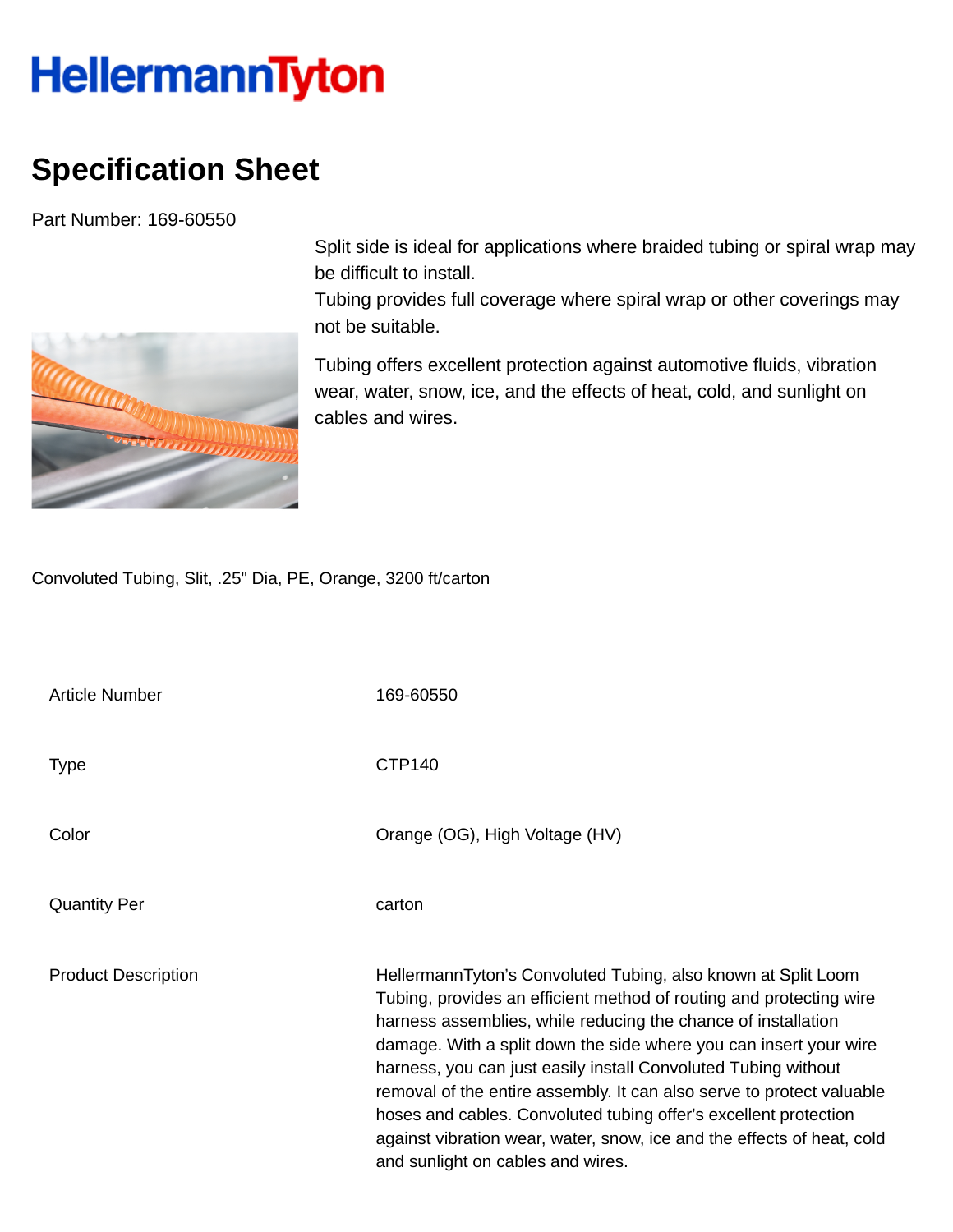| <b>Short Description</b>              | Convoluted Tubing, Slit, .25" Dia, PE, Orange, 3200 ft/carton |
|---------------------------------------|---------------------------------------------------------------|
| <b>Global Part Name</b>               | CTP140-PE-OG                                                  |
|                                       |                                                               |
| Length L (Imperial)                   | 3200.0                                                        |
| Length L (Metric)                     | 975.4                                                         |
| Variant                               | Slit                                                          |
| Inner Diameter D (Imperial)           | 0.276                                                         |
| Inner Diameter D (Metric)             | 7.01                                                          |
| Diameter D (Imperial)                 | 0.398                                                         |
| Diameter D (Metric)                   | 10.11                                                         |
| <b>Outside Diameter OD (Imperial)</b> | 0.398                                                         |
| <b>Outside Diameter OD (Metric)</b>   | 10.11                                                         |
| Nominal Diameter (Imperial)           | 1/4                                                           |
| Nominal Diameter (Metric)             | 6.35                                                          |
| Wall Thickness WT (Imperial)          | 0.004                                                         |
| Wall Thickness WT (Metric)            | 0.102                                                         |